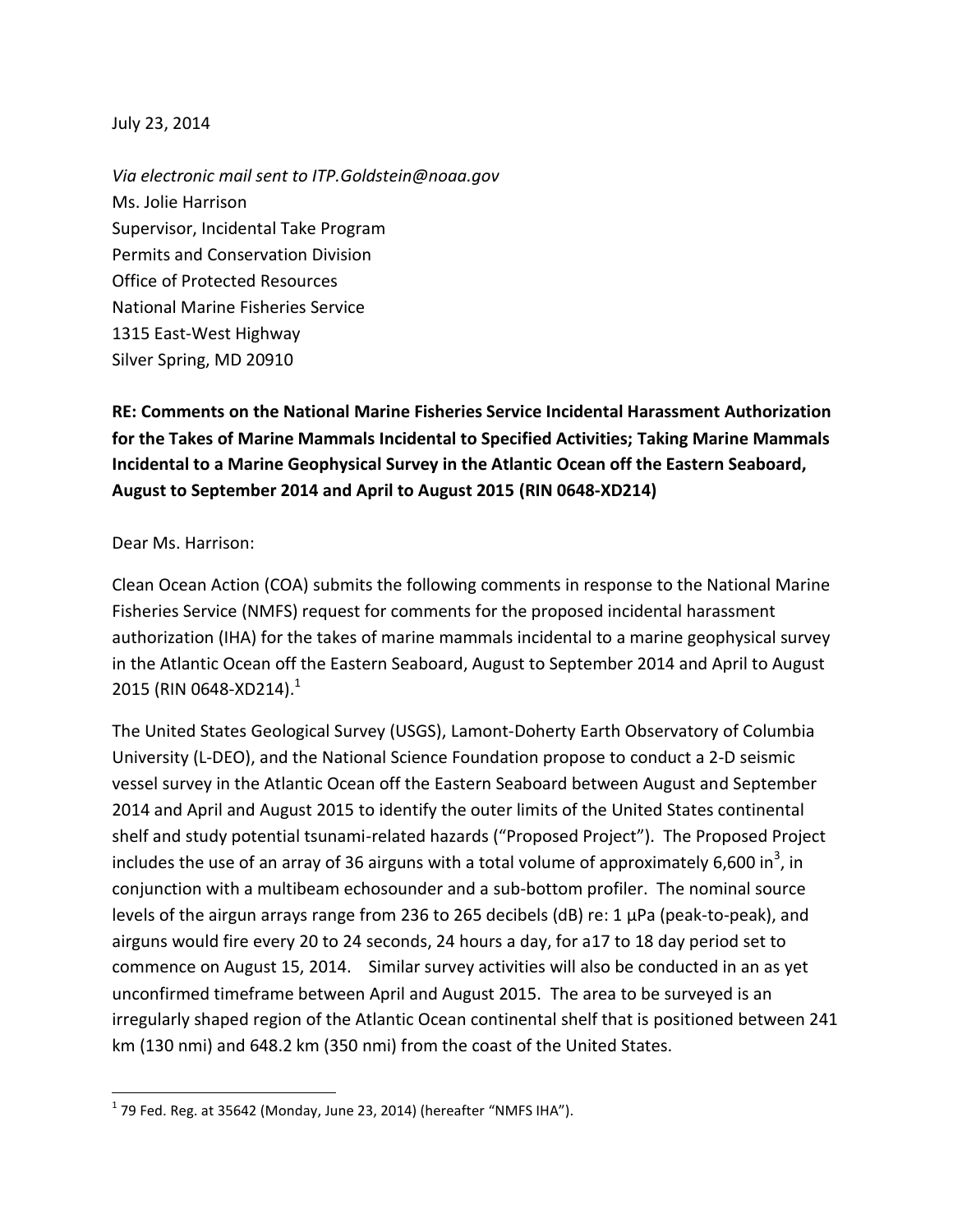NMFS issued its proposed IHA for takes of 19,497 marine mammals by harassment under section 101(a)(5)(D) of the Marine Mammal Protection Act (MMPA). The Proposed Project is subject to regulations under the National Environmental Policy Act (NEPA) and must also request a Section 7 Consultation under the Endangered Species Act (ESA)<sup>2</sup> and an Essential Fish Habitat assessment under the Magnuson-Stevens Fishery Conservation and Management Act.<sup>3</sup>

For the reasons detailed herein, Clean Ocean Action urges denial of the NMFS IHA on the grounds that a full Environmental Impact Statement (EIS) should be completed and the potential impacts to marine mammals are incompatible with the goals, mandates, and prohibitions of the MMPA. A full EIS is necessary to remedy issues of incomplete information, inadequate assessment of impacts, and insufficient evaluation of alternatives and mitigation measures. Importantly, the Proposed Project should not be conducted during the spring and summer months, which are the peak of marine mammal (and other marine species) feeding, breeding, and/or calving activity off the mid-Atlantic coast. Moreover, NMFS should ensure that best available science and regulatory review are incorporated into the EIS and IHA, require stronger mitigation measures, and consider different times of year for the Proposed Project.

## **II. NOAA must prepare a specific EIS because there are significant environmental impacts from the Proposed Project**

For the reasons discussed below, we strongly urge NMFS to prepare an EIS for this project prior to the further consideration of the issuance of an IHA. We understand that an EA was drafted in May 2014 for this project; this document tiers to a Programmatic EIS that was finalized in 2011. Given the broad scope of this PEIS and the restricted scope of the May 2014 EA, an updated EIS would provide information necessary to making an informed decision about issuance of the IHA. Specifically, an EIS would include complete scientific substantiation for the project, a thorough analysis of all direct, indirect, and cumulative environmental impacts (including use of the acoustic guidelines that NOAA recently drafted and received comments on, which account for best available science), and in-depth consideration of a full range of alternatives to the project. Moreover, to meet its NEPA obligations, the NEPA document must be made available for public review and comment.<sup>4</sup>

<sup>&</sup>lt;sup>2</sup> Section 7 of the ESA (16 U.S.C. 1531 <u>et seq.</u>) outlines the procedures for Federal interagency cooperation to conserve federally-listed species and designated critical habitats.

 $3$  Public Law (P.L.) 94-265, as amended by the Magnuson-Stevens Fishery Conservation and Management Reauthorization Act (P.L. 109-479). EFH Guidelines at 50 CFR 600.05-600.930 outline the process to satisfy EFH consultation under Section 305(b)(2)-(4)) of the MSA.

<sup>4</sup> *See, e.g. Anderson v. Evans*, 314 F.3d 1006, 1016 (9th Cir. 2002) ("the public must be given an opportunity to comment on draft EAs and EISs").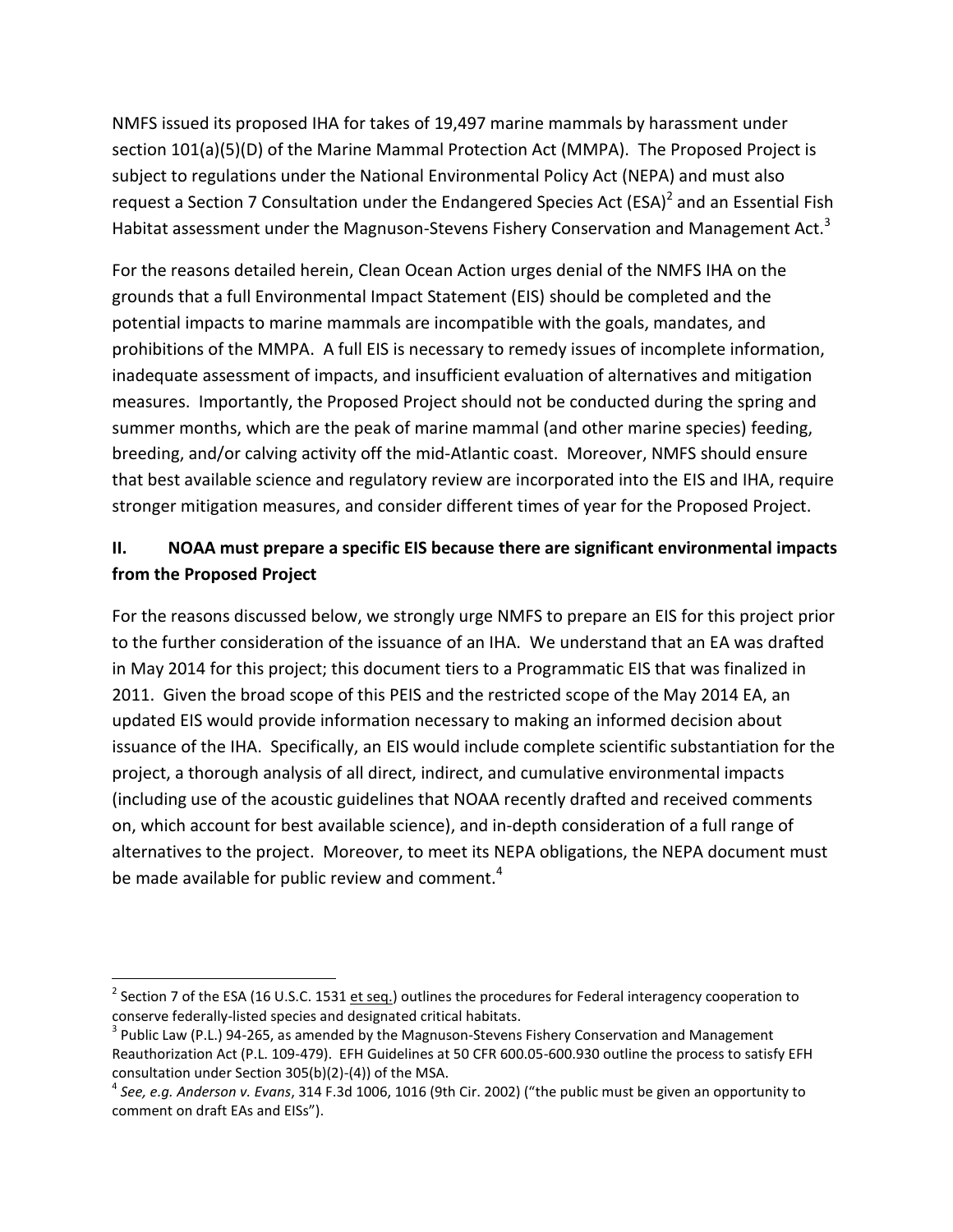### **A. Purpose of NEPA and EA and trigger for an EIS**

NEPA's fundamental purposes are to guarantee that: (1) agencies take a hard look at the environmental consequences of their actions before these actions occur; and (2) agencies make the relevant information available to the public so that it may also play a role in both the decision-making process and the implementation of that decision.<sup>5</sup> To assure transparency and thoroughness, agencies also must "to the fullest extent possible...[e]ncourage and facilitate public involvement" in decision-making.<sup>6</sup> Despite the fact that a draft Environmental Assessment (EA) was released in May 2014, the public was not offered an opportunity to comment on the Proposed Project until the issuance of the proposed IHA on June 23, 2014, less than two months before the study was scheduled to begin.

The purpose of an EA is to assist the agency in determining whether the project may significantly affect the environment and therefore require a full EIS.<sup>7</sup> An agency may avoid preparing a full EIS if the agency: (1) prepares an environmental assessment identifying and analyzing the action's environmental effects; and (2) makes a finding of no significant impact, which presents the agency's reasons for concluding that the action's environmental effects are not significant.<sup>8</sup> NEPA requires federal agencies to prepare an EIS for all "major federal actions significantly affecting the quality of the human environment."<sup>9</sup> A full EIS is required if "substantial questions are raised as to whether a project...may cause significant degradation of some human environmental factor."<sup>10</sup> To trigger this requirement, the plaintiff "need *not show* that significant effects will *in fact* occur;" but rather, "raising substantial questions whether a project may have a significant environmental effect is sufficient." $^{11}$ 

Whether an action may have "significant" impacts on the environment is determined by considering the "context" and "intensity" of the action.<sup>12</sup> "Context" means the significance of the project "must be analyzed in several contexts such as society as a whole (human, national), the affected region, the affected interests, and the locality." $^{13}$  Intensity of the action is

<sup>5</sup> See, e.g*.* 40 C.F.R. § 1500.1.

<sup>6</sup> 40 C.F.R. §1500.2(d

 $7$  42 U.S.C. §4332(2)(C); 40C.F.R. §1508.9.

 $8$  40 C.F.R. §§ 150l.4(b), (e); 1508.9; 1508.1.3.

 $^9$  42 U.S.C. § 4332(2)(C); see also 40 C.F.R. § 1501.4. The Act defines the "human environment" as including "the natural and physical environment and the relationship of people with that environment…This means that economic or social effects are not intended by themselves to require preparation of an environmental impact statement. When an environmental impact statement is prepared and economic or social and natural or physical environmental effects are interrelated, then the environmental impact statement will discuss all of these effects on the human environment." 40 C.F.R. § 1508.14.

<sup>10</sup> *Idaho Sporting Congress v. Thomas*, 137 F.3d 1146, 1149-50 (9th Cir. 1998).

<sup>11</sup> *Id*. (emphases in original).

<sup>12</sup> 40 C.F.R. § 1508.27.

 $13$  Id. § 1508.27(a).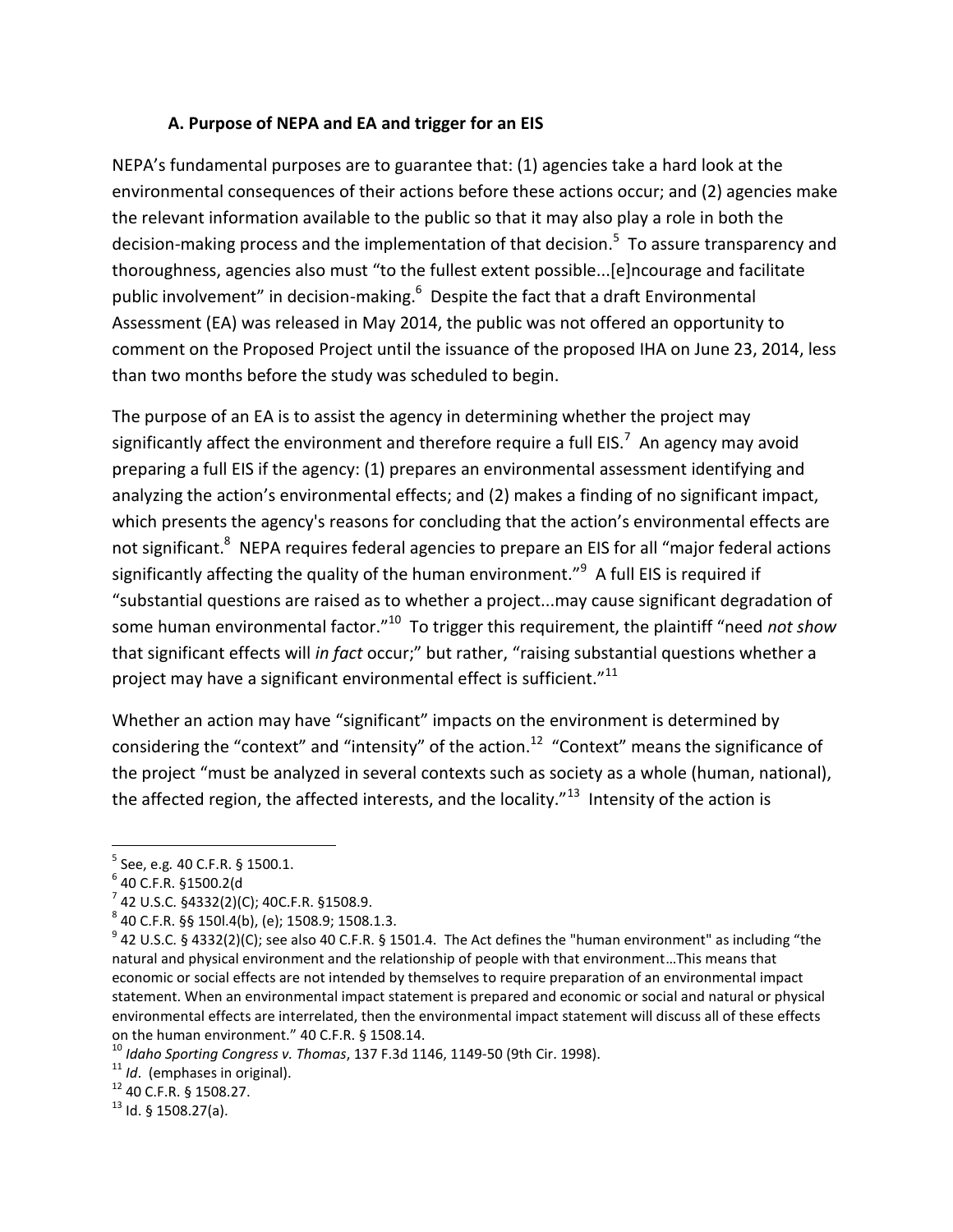determined by considering the following factors: (1) impacts that may be both beneficial and adverse. A significant effect may exist even if the Federal agency believes that on balance the effect will be beneficial; (2) the degree to which the proposed action affects public health or safety; (3) unique characteristics of the geographic area such as proximity to ecologically critical areas; (4) the degree to which the effects on the quality of the human environment are likely to be highly controversial; (5) the degree to which the possible effects on the human environment are highly uncertain or involve unique or unknown risks; (6) the degree to which the action may establish a precedent for future actions with significant effects or represents a decision in principle about a future consideration; (7) whether the action is related to other actions with individually insignificant but cumulatively significant impacts; (8) the degree to which the action may adversely affect districts, sites, highways, structures, or objects listed in or eligible for listing in the National Register of Historic Places or may cause loss or destruction of significant scientific, cultural, or historical resources; (9) the degree to which the action may adversely affect an endangered or threatened species or its habitat that has been determined to be critical under the federal Endangered Species Act; (10) whether the action threatens a violation of Federal, State, or local law or requirements imposed for the protection of the environment.<sup>14</sup> The presence of one or more significant effects can trigger the need for a full EIS.<sup>15</sup> Based on the nature of potential impacts to marine life from the Proposed Project and the incomplete analysis of such impacts in the EA (discussed further below), a full EIS must be prepared for this study and the issuance of an IHA before this process is completed would be premature. Furthermore, given that the EA drafted for the Proposed Project tiers to a Programmatic EIS that was finalized in 2011, an updated EIS would provide information necessary to making an informed decision about issuance of the IHA.

# **B. Potential impacts from sound-producing sources other than seismic airguns were not evaluated.**

Neither the NMFS IHA nor the EA upon which it relies have offered any meaningful evaluation of the potential impacts that other sound-producing sources used in the Proposed Project may have on marine species. Of particular concern, the NMFS IHA indicates that a high-frequency Kongsberg EM 122 multibeam echosounder will operate concurrently with airgun operations. The multibeam echosounder produces sound in the 10.5 to 13.0 kHz frequency range, which is within the optimal hearing spectrum for many odontocete species that may occur in the study area. A 12-kHz multibeam echosounder system operated by an Exxon survey vessel off the

l  $14$  40 C.F.R. § 1508.27(b)(1)-(10).

<sup>15</sup> S*ee, e.g. Nat'l Parks & Conserv. Ass'n. v. Babbitt*, 241 F.3d 722, 731 (9th Cir. 2001) (either of two significance factors considered by the court "may be sufficient to require preparation of an EIS in appropriate circumstances"); *Anderson v. Evans*, 350 F.3d 815, 835 (9th Cir. 2003) (presence of one or more factors can necessitate preparation of a full EIS).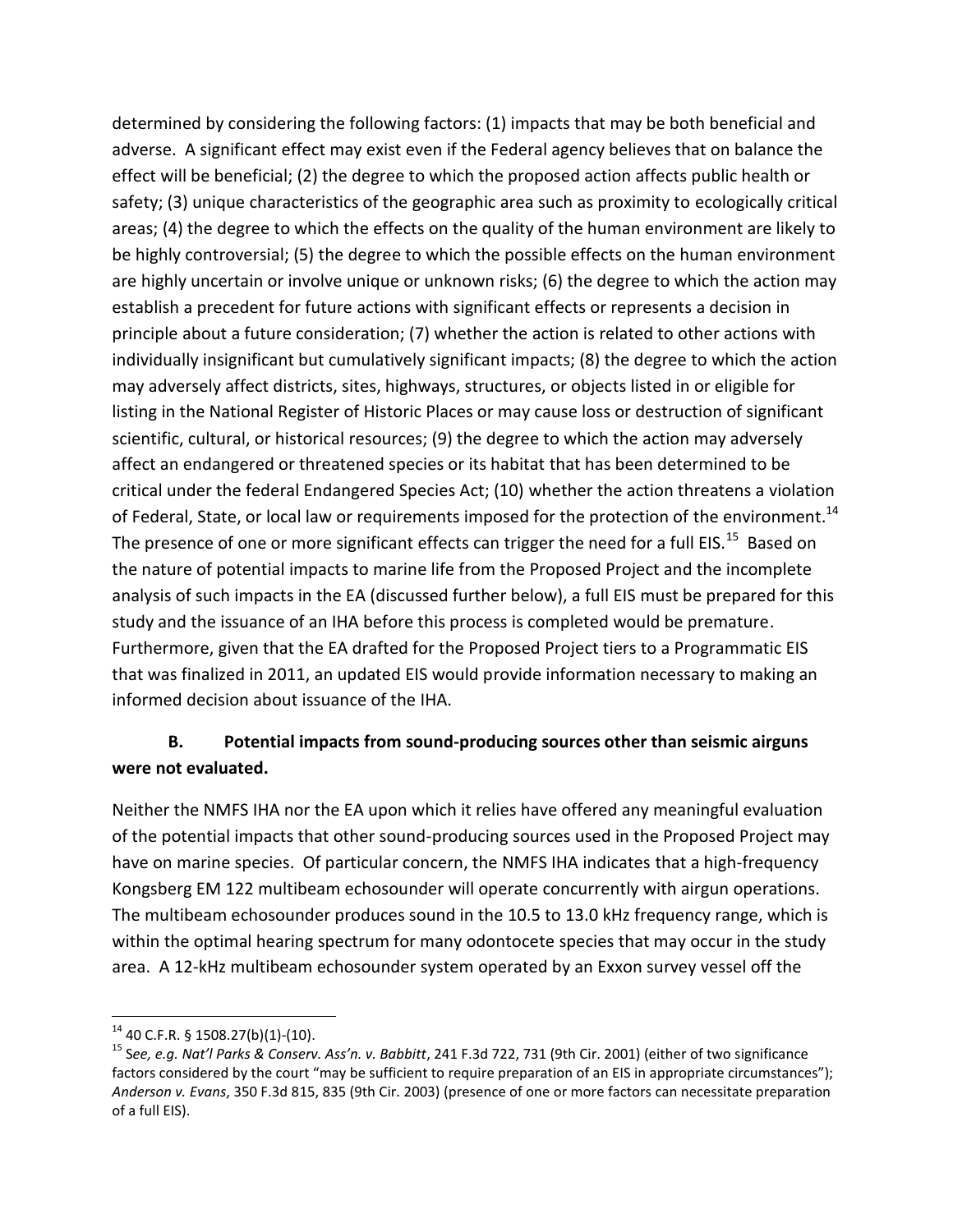coast of Madagascar was implicated by an independent scientific review panel (ISRP) in the mass-stranding of approximately 100 melon-headed whales (*Peponocephala electra*) in 2008.<sup>16</sup> The report of the ISRP stated, "all other possible factors considered were determined by the ISRP to be unlikely causes for the initial behavioral response."<sup>17</sup>

Furthermore, a 2002 seismic expedition in the Gulf of California, also lead by L-DEO, employed a similar multibeam sonar system with a center frequency of 15.5 kHz and source levels of 237 dB. Beaked whale strandings observed in the area of the survey in September 2002 may have been linked to the use of this technology – a federal judge responded by ordering the ship to cease operations. 18

Based on the correlation between these previous stranding events and the use of multibeam sonar technology, it is imperative that NMFS fully assess the potential for this source to impact marine mammals both on its own and in concert with seismic airgun blasts.

## **C. The analysis of alternatives in the EA was incomplete.**

The "heart" of the NEPA process is an agency's duty to consider "alternatives to the proposed action" and to "study, develop, and describe appropriate alternatives to recommended courses of action in any proposal which involves unresolved conflicts concerning alternative uses of available resources."<sup>19</sup> The CEQ regulations require NMFS to "rigorously explore and objectively evaluate all reasonable alternatives, and for alternatives which were eliminated from detailed study, briefly discuss the reasons for their having been eliminated."<sup>20</sup> "A 'viable but unexamined alternative renders [the] environmental impact statement inadequate.'"<sup>21</sup>

The EA does not devote sufficient discussion to alternatives, including alternative times of year and additional mitigation and monitoring activities. In its discussion of the No Action alternative, the EA does not adequately qualify the benefits of the No Action alternative, in which the Proposed Project would not proceed and 19,497 marine mammals would not be subject to harassment, in relation to the costs. The "Alternative Action" alternative does not

 $\overline{a}$ <sup>16</sup> Southall, B.L., Rowles, T., Gulland, F., Baird, R. W., and Jepson, P.D. 2013. Final report of the Independent Scientific Review Panel investigating potential contributing factors to a 2008 mass stranding of melon-headed whales (*Peponocephala electra*) in Antsohihy, Madagascar.

 $17$  Id.

<sup>18</sup> Cox, T.M., Ragen, T.J., Read, A.J., Vos, E., Baird, R.W., Balcomb, K., Barlow, J., Caldwell, J., Cranford, T., Crum, L., D'Amico, A., D'Spain, G., Fernandez, A., Finneran, J., Gentry, R., Gerth, W., Gulland, F., Hildebrand, J., Houser, D., Hullar, T., Jepson, P.D., Ketten, D., MacLeod, C.D., Miller, P., Moore, S., Mountain, D.C., Palka, D., Ponganis, P., Rommel, S., Rowles, T., Taylor, B., Tyack, P., Wartzok, D., Gisiner, R., Mead, J., and Benner, L. 2006. Understanding the impacts of anthropogenic sound on beaked whales. *Journal of Cetacean Resource Management* **7**: 177-187.

 $19$  42 U.S.C. §§ 4332(2)(C)(iii), 4332(2)(E).

<sup>20</sup> 40 C.F.R. § 1502.14(a).

<sup>21</sup> *Muckleshoot Indian Tribe v. U.S. Forest Serv.*, 177 F.3d 800, 814 (9th Cir. 1999) (quoting *Citizens for a Better Henderson v. Hodel*, 768 F.2d 1051, 1057 (9th Cir. 1985)).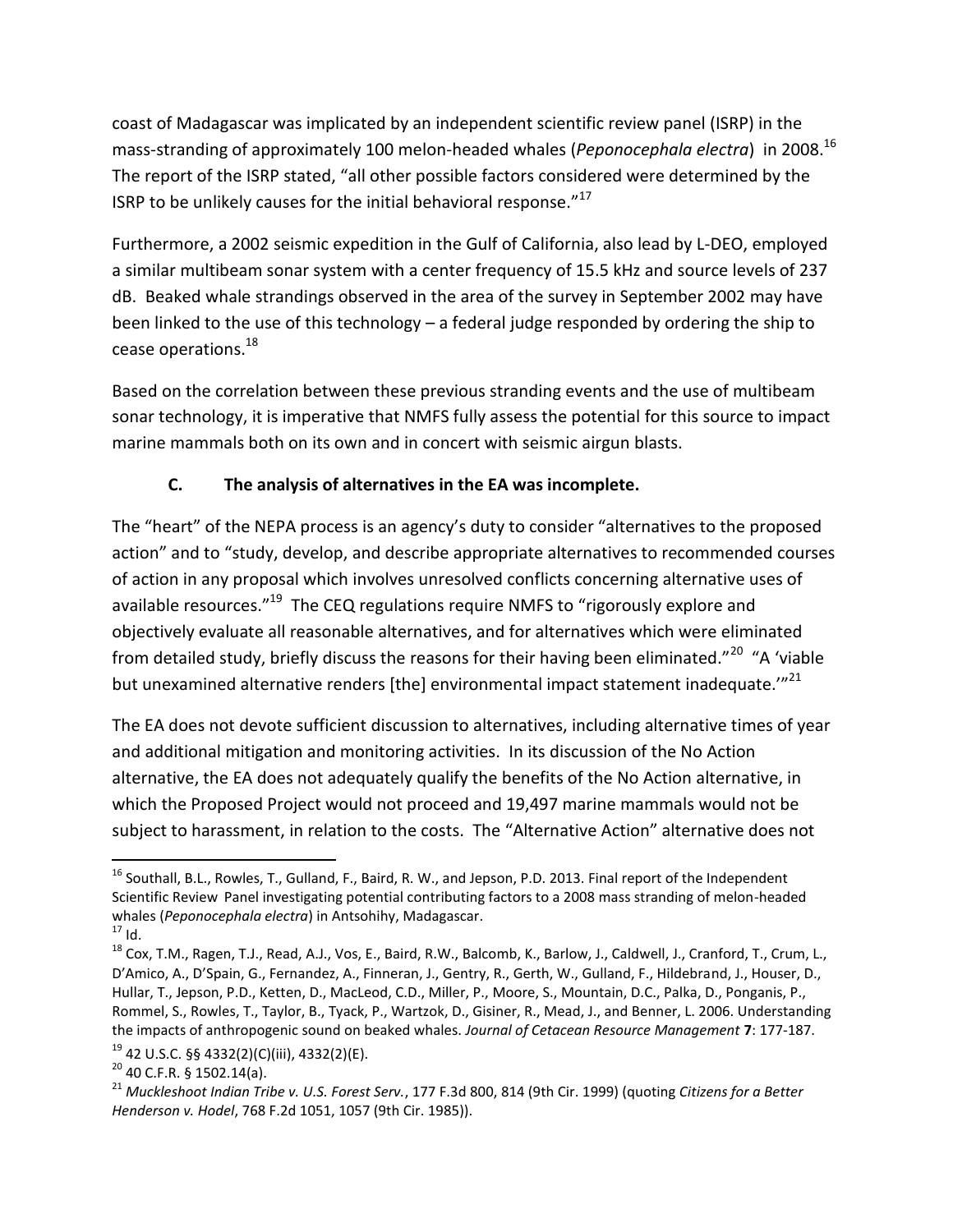actually evaluate any alternate times of year to conduct the survey, which are important considerations that deserve full assessment given the magnitude of marine mammal takes during the proposed study periods.

The two legs of the Proposed Project are planned to take place between the spring and late summer (August to September 2014 and April to August 2015). This timeframe is of critical importance to many cetacean species that may occur in the study area, including several endangered species. The critically endangered North Atlantic right whale migrates northward to the waters off New England and the Bay of Fundy in the spring and summer months, and is also feeding and nursing during this time period.<sup>22</sup> Other species known to feed, breed, and/or calve in the area of the Proposed Project during this timeframe include the Minke whale,<sup>23</sup> Bryde's whale,<sup>24</sup> sei whale,<sup>25</sup> fin whale,<sup>26</sup> blue whale,<sup>27</sup> sperm whale,<sup>28</sup> pygmy sperm whale,<sup>29</sup> dwarf sperm whale,<sup>30</sup> northern bottlenose whale,<sup>31</sup> bottlenose dolphin,<sup>32</sup> Atlantic white-sided dolphin, Atlantic spotted dolphin, pantropical spotted dolphin,<sup>33</sup> striped dolphin, spinner dolphin, $34$  Clymene dolphin, $35$  short-beaked common dolphin,  $36$  Risso's dolphin,  $37$  melon-

- <sup>23</sup> NOAA Fisheries, Office of Protected Resources. Minke Whale (*Balaenoptera acutorostrata*). Available at: [http://www.nmfs.noaa.gov/pr/species/mammals/cetaceans/minkewhale.htm.](http://www.nmfs.noaa.gov/pr/species/mammals/cetaceans/minkewhale.htm)
- <sup>24</sup> NOAA Fisheries, Office of Protected Resources. Bryde's Whale (*Balaenoptera edeni*). Available at: [http://www.nmfs.noaa.gov/pr/species/mammals/cetaceans/brydeswhale.htm.](http://www.nmfs.noaa.gov/pr/species/mammals/cetaceans/brydeswhale.htm)
- <sup>25</sup> NOAA Fisheries, Office of Protected Resources. Sei Whale (*Balaenoptera borealis*). Available at:

 $\overline{\phantom{a}}$ 

[http://www.nmfs.noaa.gov/pr/species/mammals/cetaceans/finwhale.htm.](http://www.nmfs.noaa.gov/pr/species/mammals/cetaceans/finwhale.htm) 

<sup>29</sup> NOAA Fisheries, Office of Protected Resources. Pygmy Sperm Whale (*Kogia breviceps*). Available at:

<sup>22</sup> NOAA Fisheries, Office of Protected Resources. North Atlantic Right Whales (*Eubalaena glacialis*). Available at: [http://www.nmfs.noaa.gov/pr/species/mammals/cetaceans/rightwhale\\_northatlantic.htm.](http://www.nmfs.noaa.gov/pr/species/mammals/cetaceans/rightwhale_northatlantic.htm)

[http://www.nmfs.noaa.gov/pr/species/mammals/cetaceans/seiwhale.htm.](http://www.nmfs.noaa.gov/pr/species/mammals/cetaceans/seiwhale.htm)

<sup>26</sup> NOAA Fisheries, Office of Protected Resources. Fin Whale (*Balaenoptera physalus*). Available at:

<sup>27</sup> NOAA Fisheries, Office of Protected Resources. Blue Whale (*Balaenoptera musculus*). Available at: [http://www.nmfs.noaa.gov/pr/species/mammals/cetaceans/bluewhale.htm.](http://www.nmfs.noaa.gov/pr/species/mammals/cetaceans/bluewhale.htm)

<sup>28</sup> NOAA Fisheries, Office of Protected Resources. Sperm Whales (*Physeter macrocephalus*). Available at: [http://www.nmfs.noaa.gov/pr/species/mammals/cetaceans/spermwhale.htm.](http://www.nmfs.noaa.gov/pr/species/mammals/cetaceans/spermwhale.htm) 

[http://www.nmfs.noaa.gov/pr/species/mammals/cetaceans/pygmyspermwhale.htm.](http://www.nmfs.noaa.gov/pr/species/mammals/cetaceans/pygmyspermwhale.htm)

<sup>30</sup> NOAA Fisheries, Office of Protected Resources. Dwarf Sperm Whale (*Kogia sima*). Available at:

[http://www.nmfs.noaa.gov/pr/species/mammals/cetaceans/dwarfspermwhale.htm.](http://www.nmfs.noaa.gov/pr/species/mammals/cetaceans/dwarfspermwhale.htm)

<sup>31</sup> NOAA Fisheries, Office of Protected Resources. Northern Bottlenose Whale (*Hyperoodon ampullatus*). Available at: [http://www.nmfs.noaa.gov/pr/species/mammals/cetaceans/northernbottlenosewhale.htm.](http://www.nmfs.noaa.gov/pr/species/mammals/cetaceans/northernbottlenosewhale.htm)

<sup>32</sup> NOAA Fisheries, Office of Protected Resources. Bottlenose Dolphin (*Tursiops truncatus*). Available at: [http://www.nmfs.noaa.gov/pr/species/mammals/cetaceans/bottlenosedolphin.htm.](http://www.nmfs.noaa.gov/pr/species/mammals/cetaceans/bottlenosedolphin.htm)

<sup>33</sup> NOAA Fisheries, Office of Protected Resources. Pantropical Spotted Dolphin (*Stenella attenuata*). Available at: [http://www.nmfs.noaa.gov/pr/species/mammals/cetaceans/spotteddolphin\\_pantropical.htm.](http://www.nmfs.noaa.gov/pr/species/mammals/cetaceans/spotteddolphin_pantropical.htm)

<sup>34</sup> NOAA Fisheries, Office of Protected Resources. Spinner Dolphin (*Stenella longitrostris*). Available at:

[http://www.nmfs.noaa.gov/pr/species/mammals/cetaceans/spinnerdolphin.htm.](http://www.nmfs.noaa.gov/pr/species/mammals/cetaceans/spinnerdolphin.htm)

<sup>35</sup> NOAA Fisheries, Office of Protected Resources. Clymene Dolphin (*Stenella clymene*). Available at:

[http://www.nmfs.noaa.gov/pr/species/mammals/cetaceans/clymenedolphin.htm.](http://www.nmfs.noaa.gov/pr/species/mammals/cetaceans/clymenedolphin.htm)

<sup>36</sup> NOAA Fisheries, Office of Protected Resources. Short-Beaked Common Dolphin (*Delphinus delphis*). Available at: [http://www.nmfs.noaa.gov/pr/species/mammals/cetaceans/commondolphin\\_shortbeaked.htm.](http://www.nmfs.noaa.gov/pr/species/mammals/cetaceans/commondolphin_shortbeaked.htm)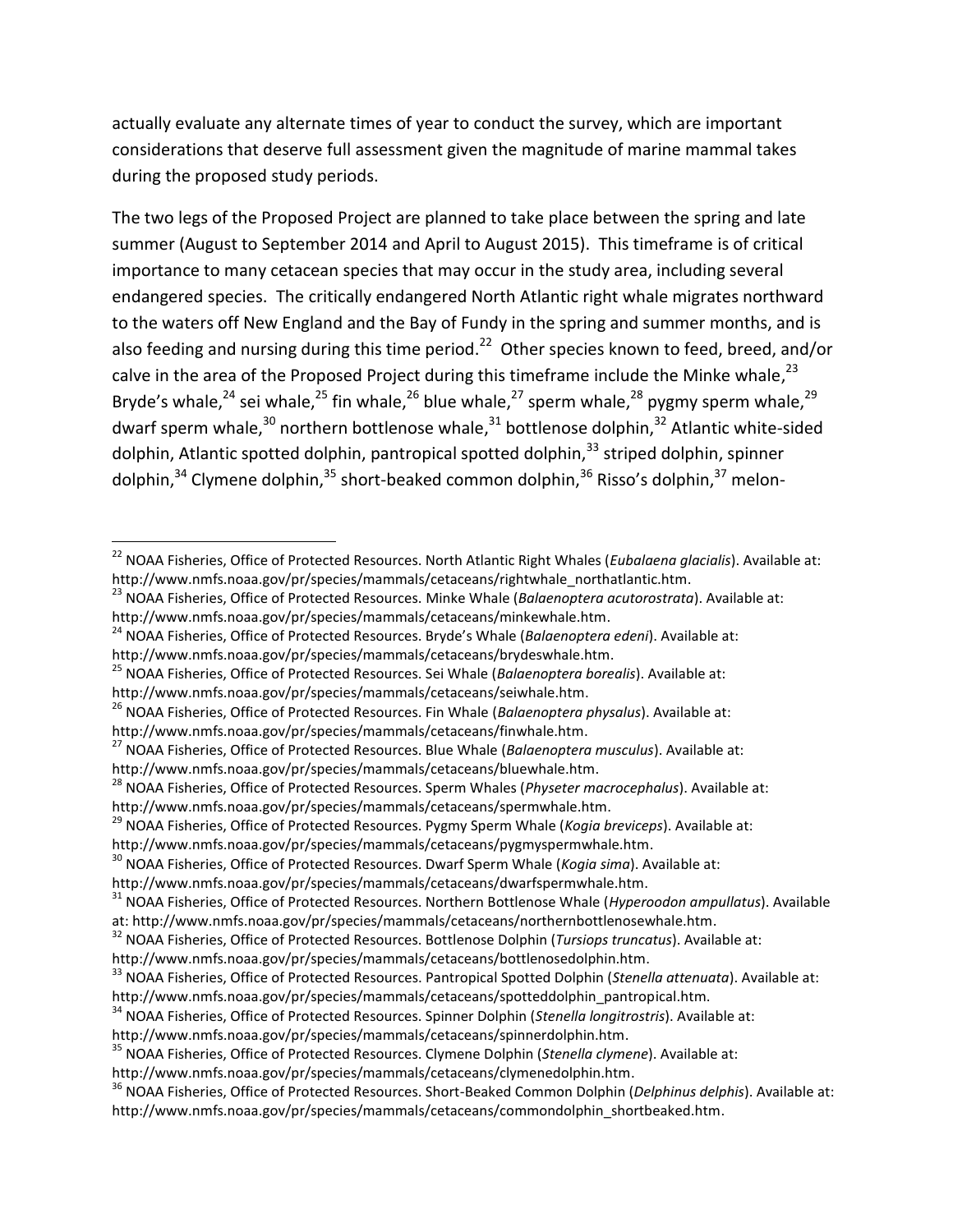headed whale,<sup>38</sup> false killer whale,<sup>39</sup> killer whale,<sup>40</sup> and short-finned pilot whale.<sup>41</sup> Based on the high frequency of vital behaviors that take place in the spring and summer months, it is prudent for NMFS to assess alternate times of year for the Proposed Project, especially during the winter, when many species may be located outside of the survey area.

Should it be determined that the Proposed Project must continue as planned for the summer of 2014 and spring/summer of 2015, we urge NMFS to consider alternatives with stronger mitigation measures including pre-survey observations, aerial surveys, larger exclusion zones and lower sound thresholds, suspension of activities in low light and night conditions (or at the very least, requiring visual observers equipped with night-vision technologies during these conditions), post-survey monitoring, and other methods to detect marine mammals beyond visual observation and acoustic monitoring.

## **II. NMFS must ensure that its IHA complies with the MMPA.**

The MMPA places a "moratorium on the taking" of marine mammals.<sup>42</sup> Any authorization to take marine mammals must result in the incidental take of only "small numbers of marine mammals of a species or population stock," and can have no more than a "negligible impact" on species and stocks. Furthermore, NMFS must provide for the monitoring and reporting of such takings and must prescribe methods and means of affecting the "least practicable adverse impact" on the species or stock and their habitat. $43$ 

# **A. Scientific evidence supports marine mammal harassment below the 160-dB Level B threshold and potential for injury below the 180/190-dB Level A threshold**

The proposed IHA uses the single sound pressure level of 160 dB re 1 µPa (RMS) as a threshold for behavioral, sub-lethal take in all marine mammal species affected by the proposed survey.**<sup>44</sup>** This approach does not reflect the best available science, and the choice of threshold is not sufficiently conservative in several important respects. In fact, five of the world's leading biologists and bioacousticians working in this field recently characterized the 160-dB threshold

[http://www.nmfs.noaa.gov/pr/species/mammals/cetaceans/killerwhale.htm.](http://www.nmfs.noaa.gov/pr/species/mammals/cetaceans/killerwhale.htm)

 $\overline{a}$ 

<sup>37</sup> NOAA Fisheries, Office of Protected Resources. Risso's Dolphin *(Grampus griseus*). Available at:

[http://www.nmfs.noaa.gov/pr/species/mammals/cetaceans/rissosdolphin.htm.](http://www.nmfs.noaa.gov/pr/species/mammals/cetaceans/rissosdolphin.htm)

<sup>38</sup> NOAA Fisheries, Office of Protected Resources. Melon-headed Whale (*Peponocephala electra*). Available at: [http://www.nmfs.noaa.gov/pr/species/mammals/cetaceans/melonheadedwhale.htm.](http://www.nmfs.noaa.gov/pr/species/mammals/cetaceans/melonheadedwhale.htm)

<sup>39</sup> NOAA Fisheries, Office of Protected Resources. False Killer Whale (*Pseudorca crassidens*). Available at: [http://www.nmfs.noaa.gov/pr/species/mammals/cetaceans/falsekillerwhale.htm.](http://www.nmfs.noaa.gov/pr/species/mammals/cetaceans/falsekillerwhale.htm)

<sup>40</sup> NOAA Fisheries, Office of Protected Resources. Killer Whale (*Orcinus orca*). Available at:

<sup>41</sup> NOAA Fisheries, Office of Protected Resources. Short-finned Pilot Whale (*Globicephala macrorhynchus*).

Available at: [http://www.nmfs.noaa.gov/pr/species/mammals/cetaceans/pilotwhale\\_shortfinned.htm.](http://www.nmfs.noaa.gov/pr/species/mammals/cetaceans/pilotwhale_shortfinned.htm) <sup>42</sup> 16 U.S.C. § 1371(a).

<sup>43</sup> 16 U.S.C. § 1371(a)(5)(A) & (D).

<sup>&</sup>lt;sup>44</sup> 79 Fed. Reg. at 14801.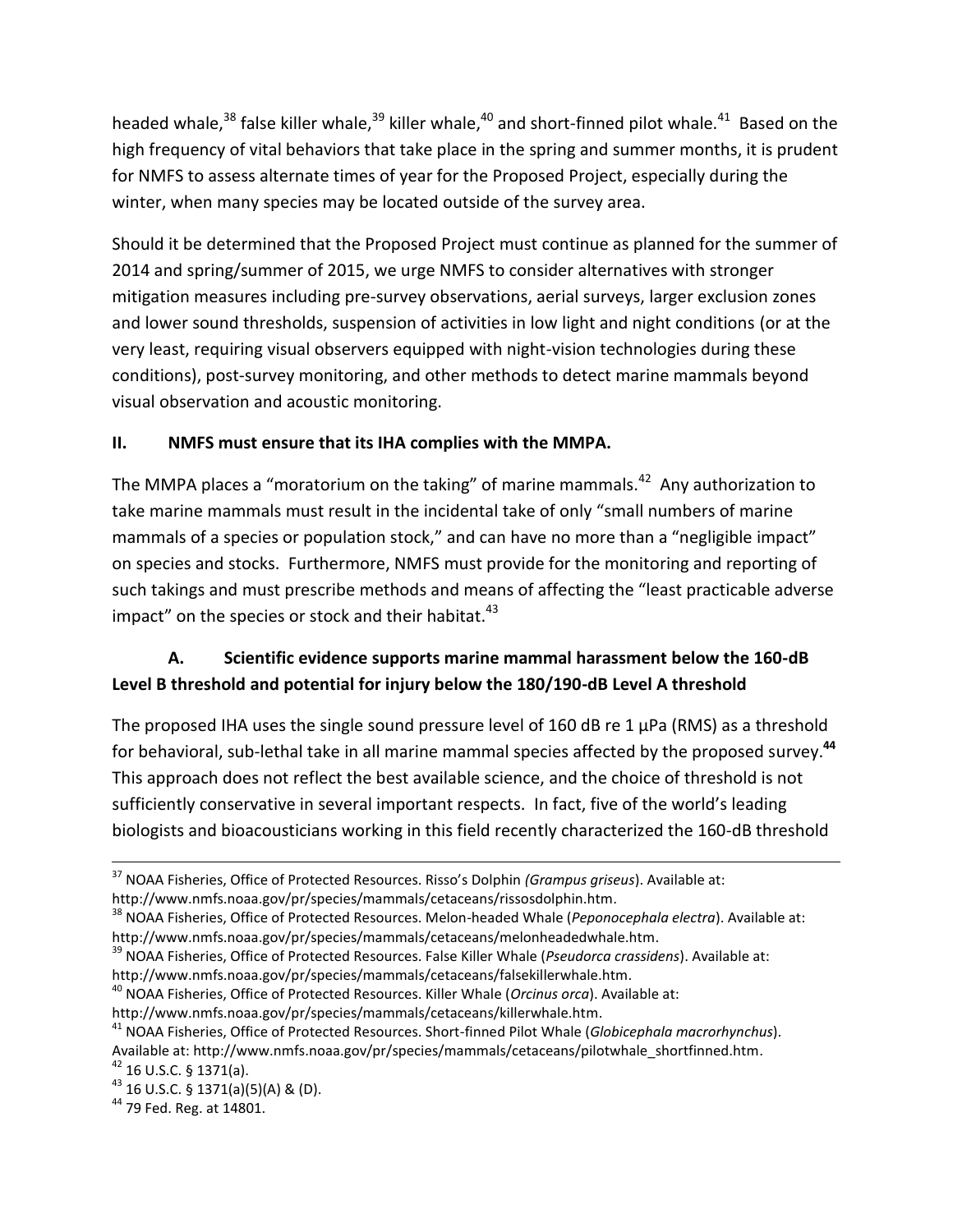as "overly simplified, scientifically outdated, and artificially rigid."**<sup>45</sup>** Furthermore, NMFS has released draft acoustic guidance that is currently being finalized; these guidelines should be incorporated into take estimations.

Using a single sound pressure level of 160-dB for harassment represents a major step backward from recent programmatic authorizations. For Navy sonar activity, for example, NMFS has incorporated linear risk functions into its analysis, which endeavor to account for risk and individual variability and to reflect the potential for take at relatively low source levels.**<sup>46</sup>**

Furthermore, current scientific literature establishes that behavioral disruption can occur at substantially lower received levels for some marine mammal species, including these that will be impacted by the Proposed Project. For example, the startup of a seismic survey has been shown to cause endangered fin and humpback whales to stop vocalizing – a behavior essential to breeding and foraging.**<sup>47</sup>** Similarly, a low-frequency, high-amplitude fish shoal imaging device was recently found to silence humpback whales at a distance of up to 200 kilometers, where received levels ranged from 5 to 22 dB above ambient noise levels.**<sup>48</sup>** Groups of humpback whales in the wild have been observed to exhibit avoidance behaviors at a distance of two kilometers from a small airgun array; the received levels in these trials were 159 dB re: 1  $\mu$ Pa<sup>2</sup> peak-to-peak.<sup>49</sup> Blue whale behavioral changes in response to a small airgun array have also been monitored. Researchers tracked a blue whale traveling and vocalizing in the vicinity of a vessel firing a four-gun array with a source level of 215 dB re: 1  $\mu$ Pa<sup>2</sup> peak-to-peak and noted that at a distance of 10 kilometers from the vessel (where the received level was estimated to be 143 dB re: 1  $\mu$ Pa<sup>2</sup> peak-to-peak), the whale ceased vocalizations for an hour and noticeably changed course.<sup>50</sup> The literature also shows that harbor porpoises are acutely sensitive to a range of anthropogenic sounds, including airguns. They have been observed to engage in avoidance responses 50 miles from a seismic airgun array, a result that is consistent with both captive and wild animal studies showing them abandoning habitat in response to pulsed sounds

<sup>&</sup>lt;sup>45</sup> Clark, C., Mann, D., Miller, P., Nowacek, D., and Southall, B., Comments on Arctic Ocean Draft Environmental Impact Statement at 2 (Feb. 28, 2012); *see* 40 C.F.R. § 1502.22.

<sup>46</sup> *See, e.g.*, 74 Fed. Reg. 4844, 4844-4885 (Jan. 27, 2009).

<sup>&</sup>lt;sup>47</sup> Clark, C.W., and Gagnon, G.C. 2006. Considering the temporal and spatial scales of noise exposures from seismic surveys on baleen whales. (IWC Sci. Comm. Doc. IWC/SC/58/E9); *see also* MacLeod, K., Simmonds, M.P., and Murray, E., Abundance of fin (*Balaenoptera physalus*) and sei whales (*B. Borealis*) amid oil exploration and development off northwest Scotland, *Journal of Cetacean Research and Management* 8: 247-254 (2006).

<sup>&</sup>lt;sup>48</sup> Risch, D., Corkeron, P.J., Ellison, W.T., and van Parijs, S.M., Changes in humpback whale song occurrence in response to an acoustic source 200 km away, PLoS ONE 7(1): e29741. doi:10.1371/journal.pone.0029741 (2012). <sup>49</sup> McCauley, R.D., Jenner, M.N., Jenner, C., McCabe, K.A., and Murdoch, J. 1998. The response of humpback whales (*Megaptera novaeangliae*) to offshore seismic survey: Preliminary results of observations above a working seismic vessel and experimental exposures. *Appea Journal*: 692-706.

<sup>&</sup>lt;sup>50</sup> McDonald, M.A., Hildebrand, J.A., and Webb, S.C. 1995. Blue and fin whale observed on a seafloor array in the Northeast Pacific. *Journal of the Acoustical Society of America* **98**: 712-721.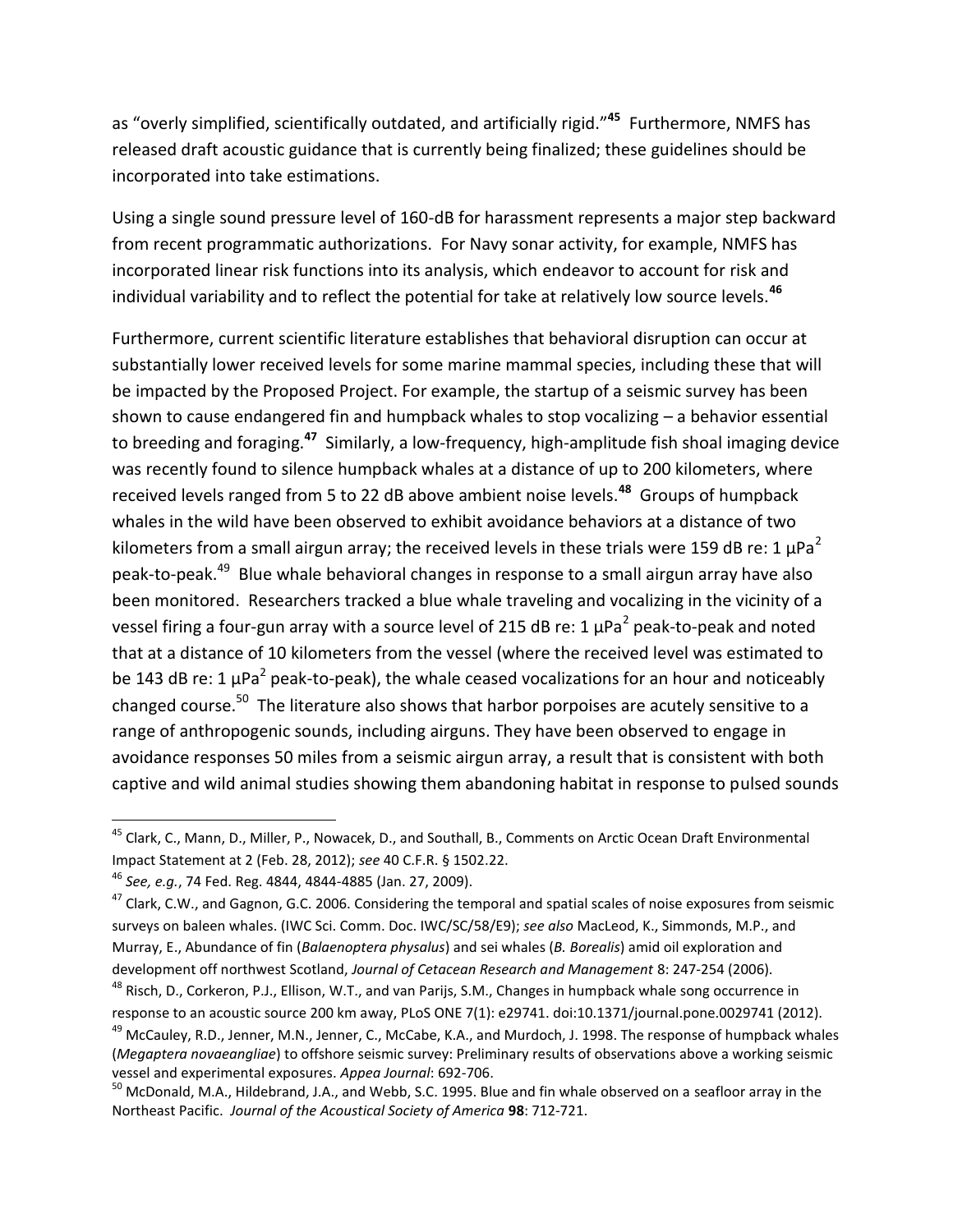at very low received levels, well below 120 dB.**<sup>51</sup>** Cuvier's beaked whales exhibited alarming behavioral impacts when exposed to sonar at low received levels of 89-127dB re: 1  $\mu$ Pa.<sup>52</sup>

Furthermore, evidence in the scientific literature has indicated that temporary threshold shifts (TTS) can occur in cetaceans at source levels lower than proposed for this survey. As NMFS itself cites, a recent study involved the exposure of a captive harbour porpoise to one airgun firing on three occasions at an average source level of 201 dB re: 1  $\mu$ Pa<sup>2</sup> peak-to-peak.<sup>53</sup> In addition to avoidance behavior exhibited by the animal during the trials, the researchers estimated through modeling that the onset of TTS that did not fully subside until *55 hours after exposure*. <sup>54</sup> Moreover, NMFS cannot rationally assume that other marine mammals will not incur injury at noise levels below those in the Proposed Project. The Lucke *et al.* study demonstrates that TTS can occur at different levels for different species of cetaceans. Moreover, controlled exposure trials in which harbor seals were exposed to small airguns firing for one hour at source levels ranging from 215 to 224 dB re: 1  $\mu$ Pa<sup>2</sup> peak-to-peak revealed dramatic physiological and behavioral responses, including a fright response evidenced by significant drops in heart rate; decreased stomach temperatures indicating a cessation of feeding; and rapid swimming away from the noise source.<sup>55</sup> Thus, NMFS cannot assume that TTS and even permanent threshold shifts (PTS) would be unlikely for marine mammals in the area of this Proposed Project.

A number of other recent studies indicate that anthropogenic sound can induce PTS at lower levels than anticipated.<sup>56</sup> New data indicate that mid-frequency cetaceans have greater

<sup>51</sup> *See, e.g.*, Bain, D.E., and Williams, R., Long-range effects of airgun noise on marine mammals: responses as a function of received sound level and distance (2006) (IWC Sci. Comm. Doc. IWC/SC/58/E35).

<sup>&</sup>lt;sup>52</sup> DeRuiter, S.L., Southall, B.L., Calambokidis, J., Zimmer, W.M.X., Sadykova, D., Falcone, E.A., Friedlaender, A.S., Joseph, J.E., Moretti, D., Schoor, G.S., Thomas, L., and Tyack, P.L. 2013. First direct measurements of behavioural responses by Cuvier's beaked whales to mid-frequency active sonar. *Biology Letters* **9**: 20130223 1 (2013).

<sup>&</sup>lt;sup>53</sup> Lucke, Klaus, Siebert, U., Lepper, P. a, & Blanchet, M.-A. (2009). Temporary shift in masked hearing thresholds in a harbor porpoise (*Phocoena phocoena*) after exposure to seismic airgun stimuli. *The Journal of the Acoustical Society of America*, 125(6): 4060-70.

 $54$  Lucke, K., Siebert, U., Lepper, P.A., and Blanchet, M.-A. 2009. Temporary shift in masked hearing thresholds in a harbor porpoise (*Phocoena phocoena*) after exposure to seismic airgun stimuli. *Journal of the Acoustical Society of America* 125: 4060-4070. Emphasis added.

<sup>&</sup>lt;sup>55</sup> Thompson, D., Sjoberg, M., Bryant, M.E., Lovell, P., and Bjorge, A. 1998. Behavioral and physiological responses of harbour (*Phoca vitulina*) and grey (*Halichoerus grypus*) seals to seismic surveys. Report to European Commission of BROMMAD Project. MAS2 C7940098.

<sup>56</sup> Kastak, D., Mulsow, J., Ghoul, A., and Reichmuth, C. 2008. Noise-induced permanent threshold shift in a harbor seal [abstract], *Journal of the Acoustical Society of America* **123**: 2986; Kujawa, S.G., and Liberman, M.C. 2009. Adding insult to injury: cochlear nerve degeneration after "temporary" noise-induced hearing loss, *Journal of Neuroscience* **29**: 14077-14085.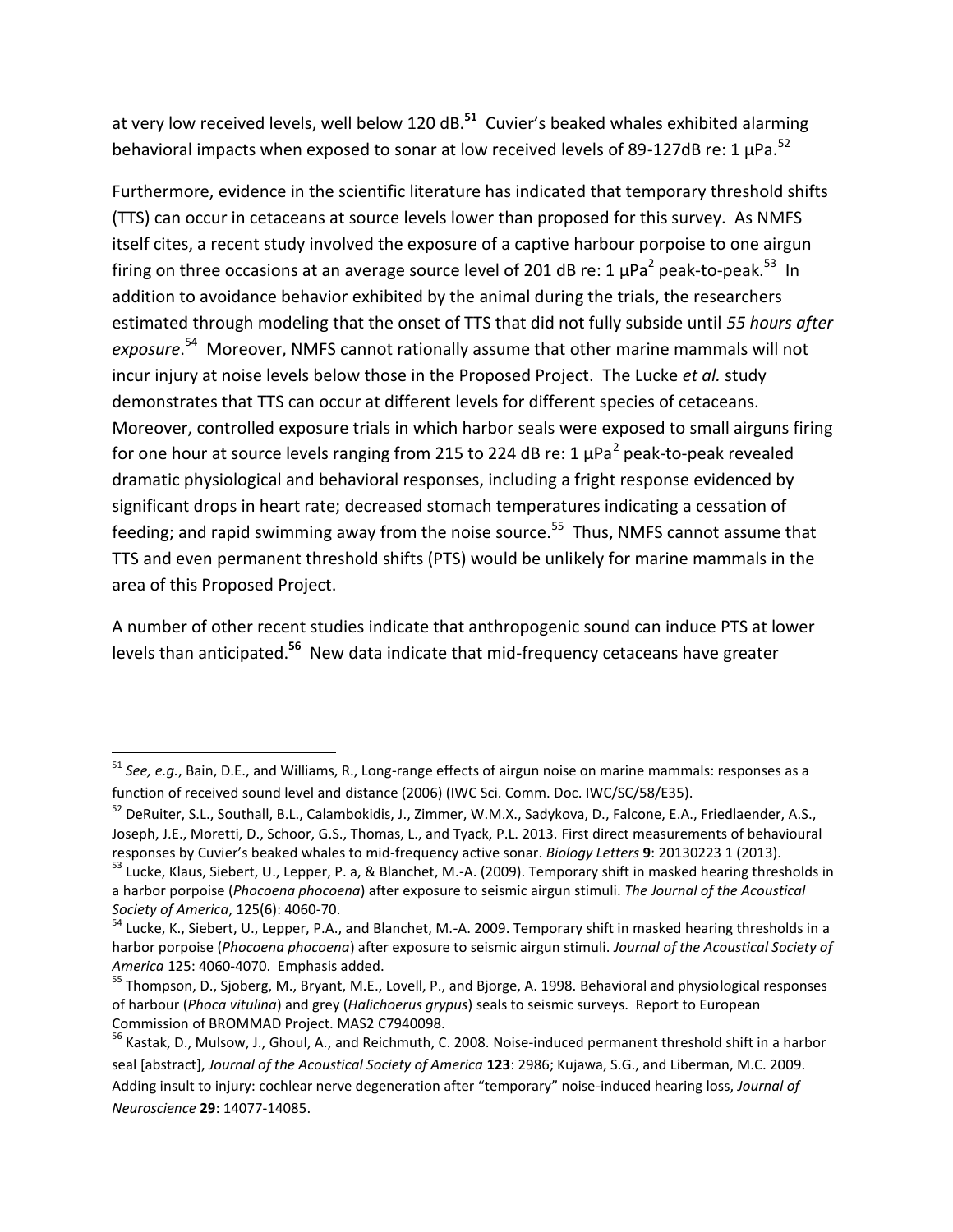sensitivity to sounds within their best hearing range than was previously thought.**<sup>57</sup>** NMFS must also consider that even behavioral disturbance can amount to a Level A take if it interferes with essential life functions. For example, TTS can impair reproductive success and fitness that would constitute harm or Level A harassment. Beaked whales are sensitive to noise, and it is not necessarily the auditory damage that causes the injury. Sounds cause beaked whales to change their behavior, including panic response and rapid surfacing, which results in an injury similar to decompression sickness ("the bends").<sup>58</sup>

Although the proposed IHA NMFS cites many studies that show low-frequency sounds in general and seismic surveys in particular can have significant behavioral impacts to marine mammals well below 160 dB,**<sup>59</sup>** NMFS nonetheless continues to rely upon a Level B harassment threshold of 160 dB. Additionally, in light of the best available science, NMFS cannot rationally defend its conclusion that the proposed survey will not lead to any Level A impacts and will have no more than negligible impacts on these species or stocks. As such, NMFS should modify its threshold estimates; this would in turn lead to larger exclusion zones around the survey and may significantly increase the estimated number of marine mammal takes incidental to the Proposed Project.

### **III. NMFS must take best available science and the precautionary principle into account.**

Several experts in marine mammal bioacoustics have underscored our extremely limited understanding of the potential auditory and behavioral impacts to marine mammals from the use of seismic airguns and other sound-producing technologies. Darlene R. Ketten, a marine biologist and neuro-anatomist at the Woods Hole Oceanographic Institution, has written, "[a]t this time we have insufficient data to accurately predetermine the underwater acoustic impact for anthropogenic sources."<sup>60</sup> Other published scientists have noted, "[g]iven the current state of knowledge…the risk of seismic sources causing hearing damage to marine mammals cannot be dismissed as negligible."<sup>61</sup> Scientists have also commented on the variability in how a seismic source could affect a marine mammal based on the orientation of the source relative to

<sup>57</sup> See discussion in Wood, J., Southall, B.L. and Tollit, D.J. 2012. PG&E offshore 3-D Seismic Survey Project EIR – Marine Mammal Technical Draft Report. SMRU Ltd.; Marine Mammal Commission, Marine Mammals and Noise: A Sound Approach to Research Management, Report to Congress, at 46 (March 2007).

<sup>58</sup> Cox, T.M., Ragen, T.J., Read, A.J., Vos, E., Baird, R.W., Balcomb, K., Barlow, J., Caldwell, J., Cranford, T., Crum, L., D'Amico, A., D'Spain, G., Fernandez, A., Finneran, J., Gentry, R., Gerth, W., Gulland, F., Hildebrand, J., Houser, D., Hullar, T., Jepson, P.D., Ketten, D., MacLeod, C.D., Miller, P., Moore, S., Mountain, D.C., Palka, D., Ponganis, P., Rommel, S., Rowles, T., Taylor, B., Tyack, P., Wartzok, D., Gisiner, R., Mead, J., and Benner, L. 2006. Understanding the impacts of anthropogenic sound on beaked whales. *Journal of Cetacean Resource Management* **7**: 177-187. <sup>59</sup> 79 Fed. Reg. at 14787.

<sup>&</sup>lt;sup>60</sup> Ketten, D.R. Marine Mammal Auditory Systems: A Summary of Audiometric and Anatomical Data and Implications for Underwater Acoustic Impacts. Polarforschung, 72. Jahrgung, Nr. 2/3, pp. 79-92.

 $61$  Gordon, J.C.D., Gillespie, D., Potter, J., Frantzis, A., Simmonds, M.P., Swift, R., and Thompson, D. 2004. A Review of the Effects of Seismic Survey on Marine Mammals. *Marine Technology Society Journal* **37**: 14-32.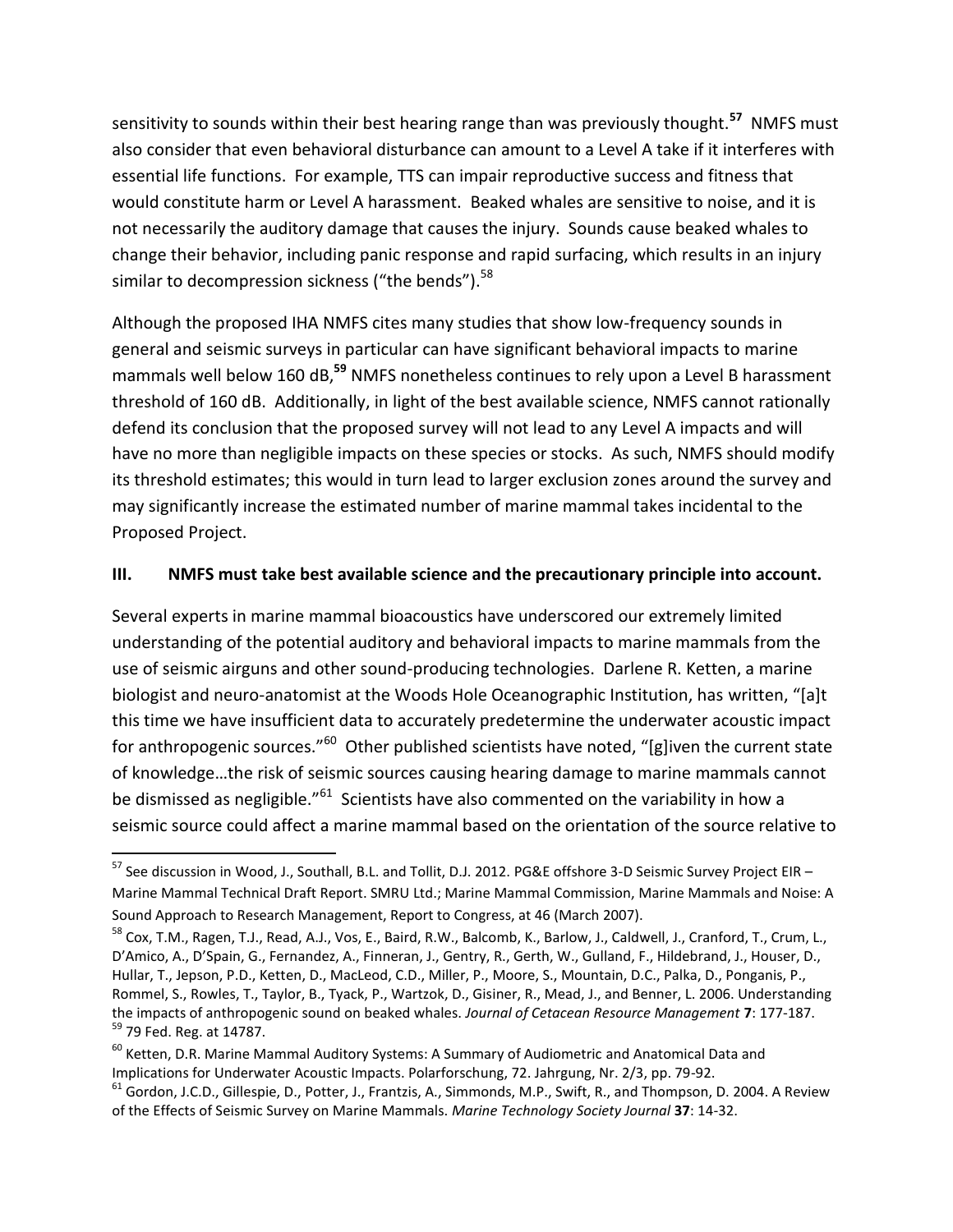the animal, which is not considered in the Proposed Project. A 2004 review paper on the effects of seismic surveys on marine mammals stated, "[m]arine mammals will be distributed in a variety of positions relative to a seismic array and the signal they receive may have a complicated and variable nature." $62$  A study of the environmental implications of marine seismic surveys conducted in Australia published in 2000 concluded, "[i]t was believed slight differences in the orientations of receivers to each array, alignments and depths of array components and of functioning air guns within each array contributed to the measured differences. Again this exemplified the difficulty of predicting the received air gun level for a specific air gun array."<sup>63</sup>

Because of this high degree of uncertainty in our understanding of impacts to marine mammals from airgun sources, compounded by the variability in the level of impact based on the position of the source relative to a marine mammal, NMFS should be precautionary in its assessment of incidental takes. Precaution and use of the best available science are fundamental tenets of the Obama Administration's National Ocean Policy. One of the Principles in the 2010 Final Recommendations of the Interagency Ocean Policy Task Force report urges the use of best available science and the precautionary approach: "Decisions affecting the ocean…should be informed by and consistent with the best available science. Decision-making will also be guided by a precautionary approach as reflected in the Rio Declaration of 1992."<sup>64</sup> Responsible application of the precautionary principle to the NMFS IHA would reasonably have led to the denial of marine mammal takes incidental to the Proposed Project.

# **IV. NMFS's take estimates for marine mammals for which no population or stock data are available are speculative and may be significant underestimations.**

The NMFS IHA acknowledges that "No known current regional population or stock abundance estimates for the northwest Atlantic Ocean are available for…eight…species under NMFS's jurisdiction that could potentially be affected by Level B harassment over the course of the IHA,"<sup>65</sup> and yet still determines that takes of these species will be negligible. These species include the Bryde's whale, Fraser's dolphin, spinner dolphin, Clymene dolphin, melon-headed whale, pygmy killer whale, false killer whale, and killer whale. NMFS has assigned take

 $\overline{\phantom{a}}$  $^{62}$  Id.

<sup>&</sup>lt;sup>63</sup> McCauley, R.D., Fewtrell, J., Duncan, A.J., Jenner, C., Jenner, M-N., Penrose, J.P., Prince, R.I.T., Adhitya, A., Murdoch, J., and McCabe, K. 2000. Marine seismic surveys – A study of environmental implications. *Appea Journal* 692-708.

<sup>&</sup>lt;sup>64</sup> The White House Council on Environmental Quality. Final Recommendations Of The Interagency Ocean Policy Principle 15 of the Rio Declaration 1992 reads, "in order to protect the environment, the precautionary approach shall be widely applied by States according to their capabilities. Where there are threats of serious or irreversible damage, lack of full scientific certainty shall be not used as a reason for postponing cost-effective measures to prevent environmental degradation."

 $65$  79 Fed. Reg. at 35671.